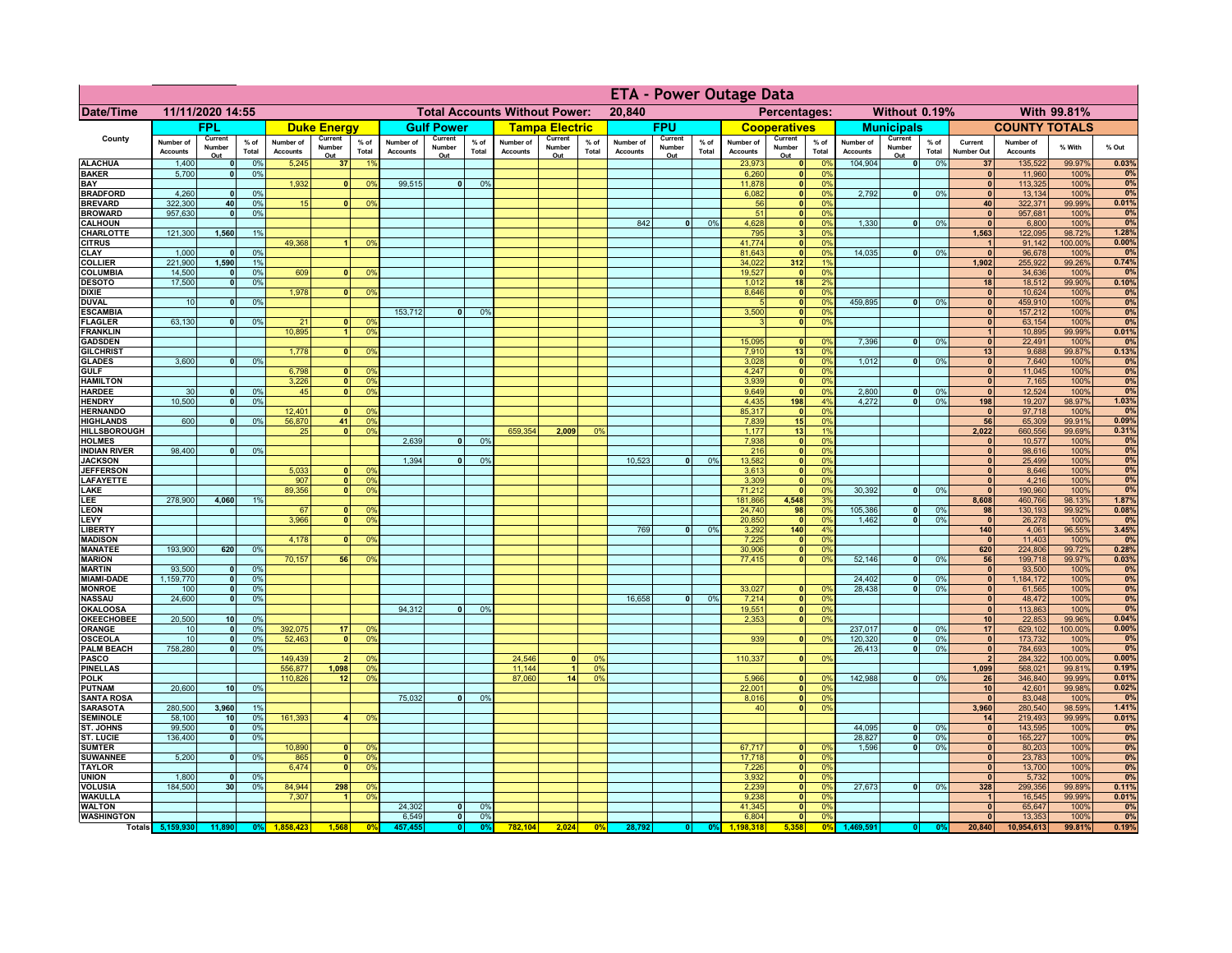## 11/11/2020 2:56 PM ETA



| <b>Power Provider</b>                                                     | <b>County</b>                    | <b>Number of Customers</b> | <b>Current Number Out</b> | <b>Outage Percentage</b> | <b>Estimated Restore Time</b> |
|---------------------------------------------------------------------------|----------------------------------|----------------------------|---------------------------|--------------------------|-------------------------------|
| Lee County Electric Cooperative                                           | LEE                              | 181,866                    | 4,548                     | 2.50%                    | <b>TBD</b>                    |
| Florida Power and Light Company                                           | LEE                              | 278,900                    | 4,060                     | 1.46%                    | <b>TBD</b>                    |
| Florida Power and Light Company                                           | SARASOTA                         | 280,500                    | 3,960                     | 1.41%                    | <b>TBD</b>                    |
| Tampa Electric Company                                                    | HILLSBOROUGH                     | 659,354                    | 2,009                     | 0.30%                    | $24$                          |
| Florida Power and Light Company                                           | <b>COLLIER</b>                   | 221,900                    | 1,590                     | 0.72%                    | <b>TBD</b>                    |
| Florida Power and Light Company                                           | <b>CHARLOTTE</b>                 | 121,300                    | 1,560                     | 1.29%                    | TBD                           |
| <b>Duke Energy</b>                                                        | <b>PINELLAS</b>                  | 556,877                    | 1,098                     | 0.20%                    | <b>TBD</b>                    |
| Florida Power and Light Company                                           | MANATEE                          | 193,900                    | 620                       | 0.32%                    | <b>TBD</b>                    |
| Lee County Electric Cooperative                                           | <b>COLLIER</b>                   | 34,022                     | 312                       | 0.92%                    | <b>TBD</b>                    |
| Duke Energy                                                               | VOLUSIA                          | 84,944                     | 298                       | 0.35%                    | <b>TBD</b>                    |
| Glades Electric Cooperative, Inc.                                         | <b>HENDRY</b>                    | 3,683                      | 198                       | 5.38%                    | <b>TBD</b>                    |
| Talquin Electric Cooperative, Inc.                                        | <b>LIBERTY</b>                   | 3,292                      | 140                       | 4.25%                    | <b>TBD</b>                    |
| Talquin Electric Cooperative, Inc.                                        | <b>LEON</b>                      | 24,740                     | 98                        | 0.40%                    | <b>TBD</b>                    |
| Duke Energy                                                               | <b>MARION</b>                    | 70,157                     | 56                        | 0.08%                    | TBD                           |
| Duke Energy                                                               | <b>HIGHLANDS</b>                 | 56,870                     | 41                        | 0.07%                    | <b>TBD</b>                    |
| Florida Power and Light Company                                           | <b>BREVARD</b>                   | 322,300                    | 40                        | 0.01%                    | <b>TBD</b>                    |
| <b>Duke Energy</b>                                                        | <b>ALACHUA</b>                   | 5,245                      | 37                        | 0.71%                    | <b>TBD</b>                    |
| Florida Power and Light Company                                           | VOLUSIA                          | 184,500                    | 30                        | 0.02%                    | <b>TBD</b>                    |
| Peace River Electric Cooperative, Inc.                                    | <b>DESOTO</b>                    | 1,012                      | 18                        | 1.78%                    | <b>TBD</b>                    |
| Duke Energy                                                               | ORANGE                           | 392,075                    | 17                        | 0.00%                    | TBD                           |
| Glades Electric Cooperative, Inc.                                         | <b>HIGHLANDS</b>                 | 7,461                      | 15                        | 0.20%                    | <b>TBD</b>                    |
| Tampa Electric Company                                                    | <b>POLK</b>                      | 87,060                     | 14                        | 0.02%                    | $24$                          |
| Central Florida Electric Cooperative                                      | <b>GILCHRIST</b>                 | 7,906                      | 13                        | 0.16%                    | <b>TBD</b>                    |
| Peace River Electric Cooperative, Inc.                                    | HILLSBOROUGH                     | 1,177                      | 13                        | 1.10%                    | <b>TBD</b>                    |
|                                                                           | <b>POLK</b>                      |                            | 12                        | 0.01%                    | <b>TBD</b>                    |
| <b>Duke Energy</b>                                                        |                                  | 110,826                    |                           |                          |                               |
| Florida Power and Light Company                                           | OKEECHOBEE                       | 20,500                     | 10                        | 0.05%                    | <b>TBD</b>                    |
| Florida Power and Light Company                                           | <b>PUTNAM</b>                    | 20,600                     | 10                        | 0.05%                    | <b>TBD</b>                    |
| Florida Power and Light Company                                           | SEMINOLE                         | 58,100                     | 10                        | 0.02%                    | <b>TBD</b>                    |
| <b>Duke Energy</b>                                                        | SEMINOLE                         | 161,393                    | $\sqrt{4}$                | 0.00%                    | <b>TBD</b>                    |
| Lee County Electric Cooperative                                           | CHARLOTTE                        | 795                        | 3                         | 0.38%                    | <b>TBD</b>                    |
| <b>Duke Energy</b>                                                        | <b>PASCO</b>                     | 149,439                    | $\overline{2}$            | 0.00%                    | <b>TBD</b>                    |
| Duke Energy                                                               | <b>CITRUS</b>                    | 49,368                     | $\mathbf{1}$              | 0.00%                    | TBD                           |
| Duke Energy                                                               | <b>FRANKLIN</b>                  | 10,895                     | $\mathbf{1}$              | 0.01%                    | <b>TBD</b>                    |
| Tampa Electric Company                                                    | PINELLAS                         | 11,144                     | $\mathbf 1$               | 0.01%                    | Restored                      |
| Duke Energy                                                               | <b>WAKULLA</b>                   | 7,307                      | $\mathbf 1$               | 0.01%                    | <b>TBD</b>                    |
| Central Florida Electric Cooperative                                      | <b>ALACHUA</b>                   | 918                        | 0                         | 0.00%                    | TBD                           |
| City of Alachua                                                           | <b>ALACHUA</b>                   | 4,506                      | $\pmb{0}$                 | 0.00%                    | <b>TBD</b>                    |
| City of Newberry                                                          | <b>ALACHUA</b>                   | 1,898                      | 0                         | 0.00%                    | TBD                           |
| Clay Electric Cooperative                                                 | <b>ALACHUA</b>                   | 23,055                     | $\pmb{0}$                 | 0.00%                    | <b>TBD</b>                    |
| Florida Power and Light Company                                           | <b>ALACHUA</b>                   | 1,400                      | 0                         | 0.00%                    | <b>TBD</b>                    |
| Gainesville (Gainesville Regional Utilities - GRU)                        | <b>ALACHUA</b>                   | 98,500                     | $\pmb{0}$                 | 0.00%                    | <b>TBD</b>                    |
| Clay Electric Cooperative                                                 | <b>BAKER</b>                     | 2,582                      | 0                         | 0.00%                    | <b>TBD</b>                    |
| Florida Power and Light Company                                           | <b>BAKER</b>                     | 5,700                      | $\pmb{0}$                 | 0.00%                    | <b>TBD</b>                    |
| Okefenoke Rural Electric Membership Corporation                           | <b>BAKER</b>                     | 3,678                      | 0                         | 0.00%                    | <b>TBD</b>                    |
| <b>Duke Energy</b>                                                        | BAY                              | 1,932                      | $\pmb{0}$                 | 0.00%                    | <b>TBD</b>                    |
| Gulf Coast Electric Cooperative, Inc.                                     | BAY                              | 11,878                     | 0                         | 0.00%                    | TBD                           |
| <b>Gulf Power Company</b>                                                 | BAY                              | 99,515                     | $\pmb{0}$                 | 0.00%                    | Restored                      |
| City of Starke                                                            | <b>BRADFORD</b>                  | 2,792                      | 0                         | 0.00%                    | TBD                           |
| Clay Electric Cooperative                                                 | <b>BRADFORD</b>                  | 6,082                      | $\pmb{0}$                 | 0.00%                    | <b>TBD</b>                    |
| Florida Power and Light Company                                           | <b>BRADFORD</b>                  | 4,260                      | 0                         | 0.00%                    | <b>TBD</b>                    |
| <b>Duke Energy</b>                                                        | <b>BREVARD</b>                   | 15                         | $\pmb{0}$                 | 0.00%                    | <b>TBD</b>                    |
|                                                                           |                                  |                            |                           |                          |                               |
| Peace River Electric Cooperative, Inc.<br>Florida Power and Light Company | <b>BREVARD</b><br><b>BROWARD</b> | 56                         | 0<br>$\pmb{0}$            | 0.00%<br>0.00%           | <b>TBD</b><br><b>TBD</b>      |
|                                                                           |                                  | 957,630                    |                           |                          |                               |
| Lee County Electric Cooperative                                           | <b>BROWARD</b>                   | 51                         | 0                         | 0.00%                    | <b>TBD</b>                    |
| City of Blountstown                                                       | CALHOUN                          | 1,330                      | $\pmb{0}$                 | 0.00%                    | <b>TBD</b>                    |
| Florida Public Utilities Corporation                                      | CALHOUN                          | 842                        | 0                         | 0.00%                    | Restored                      |
| Gulf Coast Electric Cooperative, Inc.                                     | CALHOUN                          | 1,793                      | $\mathsf{O}\xspace$       | 0.00%                    | <b>TBD</b>                    |
| West Florida Electric Cooperative, Inc.                                   | CALHOUN                          | 2,835                      | 0                         | 0.00%                    | TBD                           |
| Sumter Electric Cooperative, Inc.                                         | <b>CITRUS</b>                    | 15,656                     | $\mathsf{O}\xspace$       | 0.00%                    | <b>TBD</b>                    |
| Withlacoochee River Electric Cooperative, Inc.                            | <b>CITRUS</b>                    | 26,118                     | 0                         | 0.00%                    | <b>TBD</b>                    |
| Clay Electric Cooperative                                                 | <b>CLAY</b>                      | 81,643                     | $\mathsf{O}\xspace$       | 0.00%                    | <b>TBD</b>                    |
| Florida Power and Light Company                                           | CLAY                             | 1,000                      | 0                         | 0.00%                    | <b>TBD</b>                    |
| Green Cove Springs Electric                                               | <b>CLAY</b>                      | 4,041                      | $\mathsf{O}\xspace$       | 0.00%                    | <b>TBD</b>                    |
| Jacksonville (JEA)                                                        | <b>CLAY</b>                      | 9,994                      | 0                         | 0.00%                    | <b>TBD</b>                    |
| Clay Electric Cooperative                                                 | <b>COLUMBIA</b>                  | 17,543                     | $\pmb{0}$                 | 0.00%                    | <b>TBD</b>                    |
| Duke Energy                                                               | COLUMBIA                         | 609                        | 0                         | 0.00%                    | <b>TBD</b>                    |
| Florida Power and Light Company                                           | COLUMBIA                         | 14,500                     | $\pmb{0}$                 | 0.00%                    | <b>TBD</b>                    |
| Suwannee Valley Electric Cooperative, Inc.                                | COLUMBIA                         | 1,984                      | 0                         | 0.00%                    | <b>TBD</b>                    |
| Florida Power and Light Company                                           | <b>DESOTO</b>                    | 17,500                     | $\pmb{0}$                 | 0.00%                    | TBD                           |
| Central Florida Electric Cooperative                                      | DIXIE                            | 8,025                      | 0                         | 0.00%                    | <b>TBD</b>                    |
| <b>Duke Energy</b>                                                        | <b>DIXIE</b>                     | 1,978                      | $\pmb{0}$                 | 0.00%                    | <b>TBD</b>                    |
| Tri-County Electric Cooperative                                           | <b>DIXIE</b>                     | 621                        | 0                         | 0.00%                    | <b>TBD</b>                    |
| Clay Electric Cooperative                                                 | <b>DUVAL</b>                     | 5                          | $\mathsf{O}\xspace$       | 0.00%                    | <b>TBD</b>                    |
|                                                                           |                                  |                            |                           |                          |                               |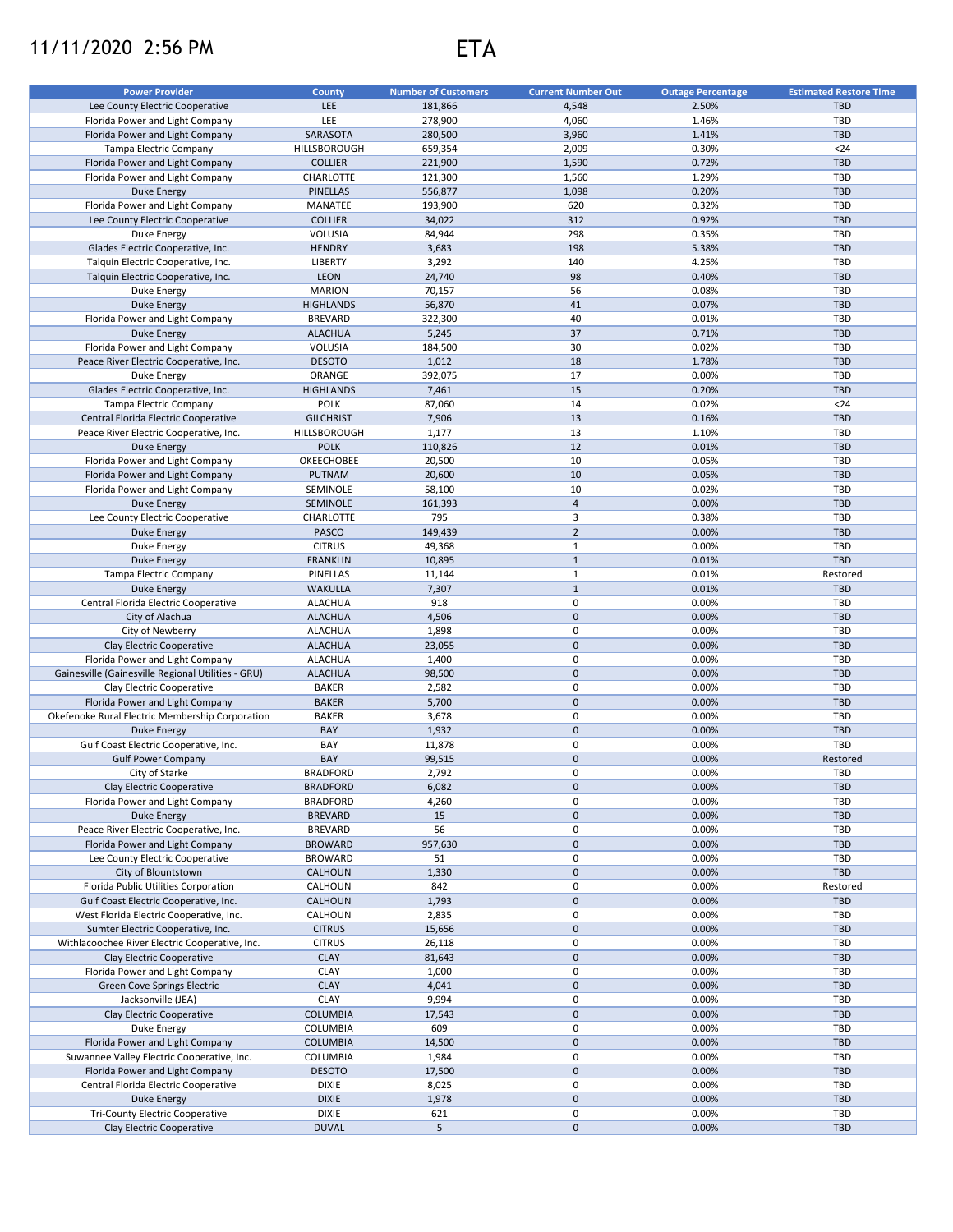## 11/11/2020 2:56 PM ETA



| Florida Power and Light Company                | <b>DUVAL</b>             | 10                  | 0                   | 0.00%          | TBD        |
|------------------------------------------------|--------------------------|---------------------|---------------------|----------------|------------|
| Jacksonville (JEA)                             | <b>DUVAL</b>             | 440,938             | $\pmb{0}$           | 0.00%          | <b>TBD</b> |
|                                                |                          |                     |                     |                |            |
| Jacksonville Beach (Beaches Energy Services)   | <b>DUVAL</b>             | 18,957              | $\mathbf 0$         | 0.00%          | TBD        |
| Escambia River Electric Cooperative, Inc.      | <b>ESCAMBIA</b>          | 3,500               | $\pmb{0}$           | 0.00%          | <b>TBD</b> |
| <b>Gulf Power Company</b>                      | <b>ESCAMBIA</b>          | 153,712             | 0                   | 0.00%          | Restored   |
|                                                |                          |                     |                     |                |            |
| Clay Electric Cooperative                      | <b>FLAGLER</b>           | $\mathbf{3}$        | $\pmb{0}$           | 0.00%          | <b>TBD</b> |
| Duke Energy                                    | <b>FLAGLER</b>           | 21                  | 0                   | 0.00%          | <b>TBD</b> |
| Florida Power and Light Company                | <b>FLAGLER</b>           | 63,130              | $\mathsf 0$         | 0.00%          | <b>TBD</b> |
|                                                |                          |                     | 0                   | 0.00%          | <b>TBD</b> |
| Chattahoochee Electric                         | GADSDEN                  | 1,173               |                     |                |            |
| City of Havana                                 | GADSDEN                  | 1,455               | $\mathsf 0$         | 0.00%          | <b>TBD</b> |
| City of Quincy                                 | GADSDEN                  | 4,768               | 0                   | 0.00%          | TBD        |
| Talquin Electric Cooperative, Inc.             | GADSDEN                  | 15,095              | $\pmb{0}$           | 0.00%          | <b>TBD</b> |
|                                                |                          |                     |                     |                |            |
| Clay Electric Cooperative                      | <b>GILCHRIST</b>         | $\overline{4}$      | 0                   | 0.00%          | TBD        |
| <b>Duke Energy</b>                             | <b>GILCHRIST</b>         | 1,778               | $\pmb{0}$           | 0.00%          | <b>TBD</b> |
| City of Moore Haven                            | <b>GLADES</b>            | 1,012               | 0                   | 0.00%          | <b>TBD</b> |
|                                                |                          |                     |                     |                |            |
| Florida Power and Light Company                | <b>GLADES</b>            | 3,600               | $\pmb{0}$           | 0.00%          | <b>TBD</b> |
| Glades Electric Cooperative, Inc.              | <b>GLADES</b>            | 3,028               | 0                   | 0.00%          | TBD        |
| <b>Duke Energy</b>                             | <b>GULF</b>              | 6,798               | $\pmb{0}$           | 0.00%          | <b>TBD</b> |
|                                                | <b>GULF</b>              |                     | 0                   | 0.00%          | TBD        |
| Gulf Coast Electric Cooperative, Inc.          |                          | 4,247               |                     |                |            |
| <b>Duke Energy</b>                             | <b>HAMILTON</b>          | 3,226               | $\pmb{0}$           | 0.00%          | <b>TBD</b> |
| Suwannee Valley Electric Cooperative, Inc.     | <b>HAMILTON</b>          | 3,939               | 0                   | 0.00%          | <b>TBD</b> |
| City of Wauchula                               | HARDEE                   | 2,800               | $\mathbf{0}$        | 0.00%          | <b>TBD</b> |
|                                                |                          |                     |                     |                |            |
| <b>Duke Energy</b>                             | HARDEE                   | 45                  | 0                   | 0.00%          | <b>TBD</b> |
| Florida Power and Light Company                | <b>HARDEE</b>            | 30                  | $\pmb{0}$           | 0.00%          | <b>TBD</b> |
| Glades Electric Cooperative, Inc.              | HARDEE                   | 0                   | 0                   |                | TBD        |
|                                                |                          |                     |                     |                |            |
| Peace River Electric Cooperative, Inc.         | <b>HARDEE</b>            | 9,649               | $\pmb{0}$           | 0.00%          | <b>TBD</b> |
| City of Clewiston                              | <b>HENDRY</b>            | 4,272               | 0                   | 0.00%          | TBD        |
| Florida Power and Light Company                | <b>HENDRY</b>            | 10,500              | $\pmb{0}$           | 0.00%          | <b>TBD</b> |
|                                                |                          |                     |                     |                |            |
| Lee County Electric Cooperative                | <b>HENDRY</b>            | 752                 | 0                   | 0.00%          | <b>TBD</b> |
| Duke Energy                                    | <b>HERNANDO</b>          | 12,401              | $\pmb{0}$           | 0.00%          | <b>TBD</b> |
| Sumter Electric Cooperative, Inc.              | <b>HERNANDO</b>          | 187                 | 0                   | 0.00%          | TBD        |
|                                                |                          |                     |                     |                |            |
| Withlacoochee River Electric Cooperative, Inc. | <b>HERNANDO</b>          | 85,130              | $\pmb{0}$           | 0.00%          | <b>TBD</b> |
| Florida Power and Light Company                | <b>HIGHLANDS</b>         | 600                 | 0                   | 0.00%          | TBD        |
| Peace River Electric Cooperative, Inc.         | <b>HIGHLANDS</b>         | 378                 | $\mathsf 0$         | 0.00%          | <b>TBD</b> |
| <b>Duke Energy</b>                             | HILLSBOROUGH             | 25                  | 0                   | 0.00%          | TBD        |
|                                                |                          |                     |                     |                |            |
| Choctawhatchee Electric Cooperative            | <b>HOLMES</b>            | 321                 | $\mathsf 0$         | 0.00%          | <b>TBD</b> |
| <b>Gulf Power Company</b>                      | <b>HOLMES</b>            | 2,639               | 0                   | 0.00%          | Restored   |
| West Florida Electric Cooperative, Inc.        | <b>HOLMES</b>            | 7,617               | $\mathsf 0$         | 0.00%          | <b>TBD</b> |
|                                                |                          |                     |                     |                |            |
|                                                |                          |                     |                     |                |            |
| City of Vero Beach                             | <b>INDIAN RIVER</b>      | 0                   | 0                   |                | TBD        |
| Florida Power and Light Company                | <b>INDIAN RIVER</b>      | 98,400              | $\pmb{0}$           | 0.00%          | <b>TBD</b> |
|                                                |                          |                     |                     |                |            |
| Peace River Electric Cooperative, Inc.         | <b>INDIAN RIVER</b>      | 216                 | 0                   | 0.00%          | <b>TBD</b> |
| Florida Public Utilities Corporation           | <b>JACKSON</b>           | 10,523              | $\mathbf{0}$        | 0.00%          | Restored   |
| Gulf Coast Electric Cooperative, Inc.          | <b>JACKSON</b>           | 50                  | 0                   | 0.00%          | TBD        |
|                                                |                          |                     |                     |                |            |
| <b>Gulf Power Company</b>                      | <b>JACKSON</b>           | 1,394               | $\pmb{0}$           | 0.00%          | Restored   |
| West Florida Electric Cooperative, Inc.        | <b>JACKSON</b>           | 13,532              | 0                   | 0.00%          | <b>TBD</b> |
| <b>Duke Energy</b>                             | <b>JEFFERSON</b>         | 5,033               | $\pmb{0}$           | 0.00%          | <b>TBD</b> |
| <b>Tri-County Electric Cooperative</b>         | <b>JEFFERSON</b>         | 3,613               | 0                   | 0.00%          | TBD        |
|                                                |                          |                     |                     |                |            |
| Central Florida Electric Cooperative           | LAFAYETTE                | 9                   | $\pmb{0}$           | 0.00%          | <b>TBD</b> |
| Duke Energy                                    | LAFAYETTE                | 907                 | 0                   | 0.00%          | TBD        |
| Suwannee Valley Electric Cooperative, Inc.     | LAFAYETTE                | 3,254               | $\pmb{0}$           | 0.00%          | <b>TBD</b> |
| <b>Tri-County Electric Cooperative</b>         |                          |                     | 0                   |                | TBD        |
|                                                | LAFAYETTE                | 46                  |                     | 0.00%          |            |
| City of Leesburg                               | LAKE                     | 24,500              | $\mathbf 0$         | 0.00%          | TBD        |
| City of Mount Dora                             | LAKE                     | 5,892               | 0                   | 0.00%          | TBD        |
| Clay Electric Cooperative                      | LAKE                     | 2,317               | $\pmb{0}$           | 0.00%          | <b>TBD</b> |
|                                                |                          |                     |                     |                |            |
| Duke Energy                                    | LAKE                     | 89,356              | 0                   | 0.00%          | TBD        |
| Sumter Electric Cooperative, Inc.              | LAKE                     | 68,895              | $\mathsf{O}\xspace$ | 0.00%          | <b>TBD</b> |
| City of Tallahassee                            | LEON                     | 105,386             | 0                   | 0.00%          | TBD        |
|                                                |                          |                     |                     |                |            |
| Duke Energy                                    | <b>LEON</b>              | 67                  | $\pmb{0}$           | 0.00%          | <b>TBD</b> |
| Central Florida Electric Cooperative           | LEVY                     | 18,470              | 0                   | 0.00%          | TBD        |
| City of Williston                              | LEVY                     | 1,462               | $\pmb{0}$           | 0.00%          | <b>TBD</b> |
| Clay Electric Cooperative                      | LEVY                     | 744                 | 0                   | 0.00%          | TBD        |
|                                                |                          |                     |                     |                |            |
| Duke Energy                                    | LEVY                     | 3,966               | $\pmb{0}$           | 0.00%          | <b>TBD</b> |
| Sumter Electric Cooperative, Inc.              | LEVY                     | 1,636               | 0                   | 0.00%          | TBD        |
| Florida Public Utilities Corporation           | <b>LIBERTY</b>           | 769                 | $\pmb{0}$           | 0.00%          | Restored   |
|                                                |                          |                     |                     |                |            |
| Duke Energy                                    | <b>MADISON</b>           | 4,178               | 0                   | 0.00%          | TBD        |
| <b>Tri-County Electric Cooperative</b>         | <b>MADISON</b>           | 7,225               | $\pmb{0}$           | 0.00%          | <b>TBD</b> |
| Peace River Electric Cooperative, Inc.         | MANATEE                  | 30,906              | 0                   | 0.00%          | TBD        |
| Central Florida Electric Cooperative           | <b>MARION</b>            | 9                   | $\pmb{0}$           | 0.00%          | <b>TBD</b> |
|                                                |                          |                     |                     |                |            |
| Clay Electric Cooperative                      | <b>MARION</b>            | 16,903              | 0                   | 0.00%          | TBD        |
| Ocala (Ocala Electric Utility)                 | <b>MARION</b>            | 52,146              | $\pmb{0}$           | 0.00%          | TBD        |
| Sumter Electric Cooperative, Inc.              | <b>MARION</b>            | 60,503              | 0                   | 0.00%          | TBD        |
|                                                |                          |                     |                     |                |            |
| Florida Power and Light Company                | <b>MARTIN</b>            | 93,500              | $\mathsf{O}\xspace$ | 0.00%          | <b>TBD</b> |
| Florida Power and Light Company<br>Homestead   | MIAMI-DADE<br>MIAMI-DADE | 1,159,770<br>24,402 | 0<br>$\pmb{0}$      | 0.00%<br>0.00% | TBD<br>TBD |